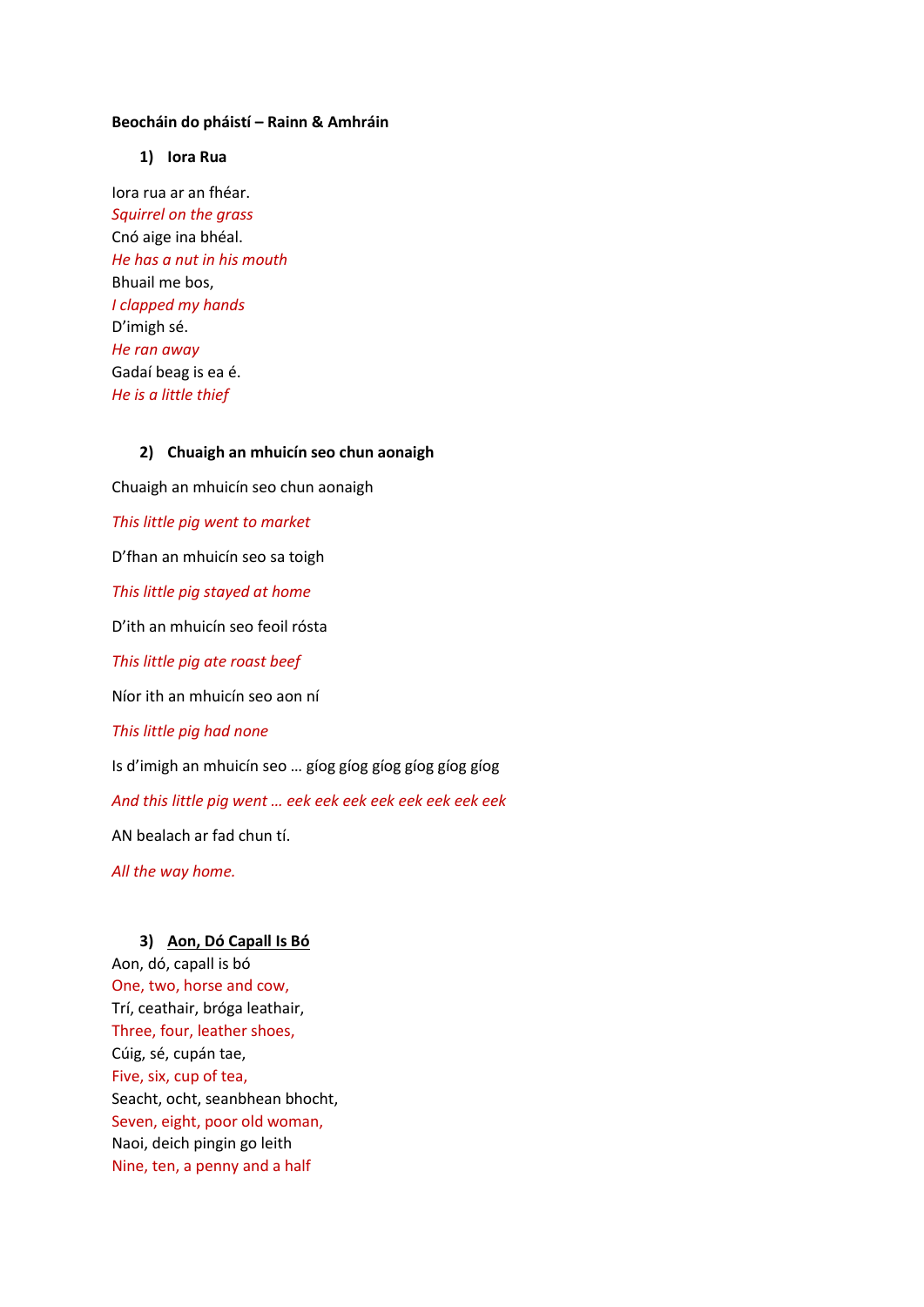**4) Aoine Míne Maighne Mó (Eeny, meeny miny moe)** Aoine, míne, maighne, mó Eeny meeny miny moe Tá na beithígh istigh sa chró. The cattle are in the shed /pen Sí Maire Bheag a chuirfear leo It was Wee Máire who put them there Aoine, míne, maighne, mó Eeny míne maigne mó

# 5) **Thart is thart an ghairdín - Éibhleann**

Thart is thart ar ghairdín, cosúil le teidí béir Round and round the garden like a teddy bear Céim amháin, céim a dó, cigilt istigh anseo. One step, two step, tickle under here.

# **6) Teidí Beag Álainn**

Teidí beag álainn, Teidí beag buí Thit sé sa pháirc is tá sé an-tinn. Tá sé ina leaba bheag Tá sé ina luí Teidí beag álainn, Teidí beag buí

*Lovely little teddy, small yellow teddy. He fell in the park and he is very sick. He is in his little bed, he is lying down. Lovely little teddy, small yellow teddy*

Ghortaigh sé a cheann agus ghortaigh sé a shúil, Ghortaigh sé a lámha is ghortaigh sé a ghlúin. Tá sé ina leaba bheag Tá sé ina luí Teidí beag álainn, Teidí beag buí.

*He hurt his head, he hurt his eye, He hurt is hands and he hurt his knee. He is in his little bed, he is lying down. Lovely little teddy, small yellow teddy*

Tháinig an dochtúir i gcarr chun an tí. Cá bhfuil Teidí? Teidí beag buí? Tá sé ina leaba bheag Tá sé ina luí Teidí beag álainn, Teidí beag buí.

*The doctor came in a carr to the house. Where is teddy? Little yellow teddy? He is in his little bed, he is lying down. Lovely little teddy, small yellow teddy*

D'amharc sé ar a cheann is d'amharc sé ar a shúil. D'amharc sé ar a lámh is d'amharc sé ar a ghlúin. Tá sé ina leaba bheag, tá sé ina luí. Teidí beag álainn, teidí beag buí.

*He looked at his head and he looked at his eye. He looked at his hand and he looked at his knee. He is in his little bed, he is lying down. Lovely little teddy, small yellow teddy*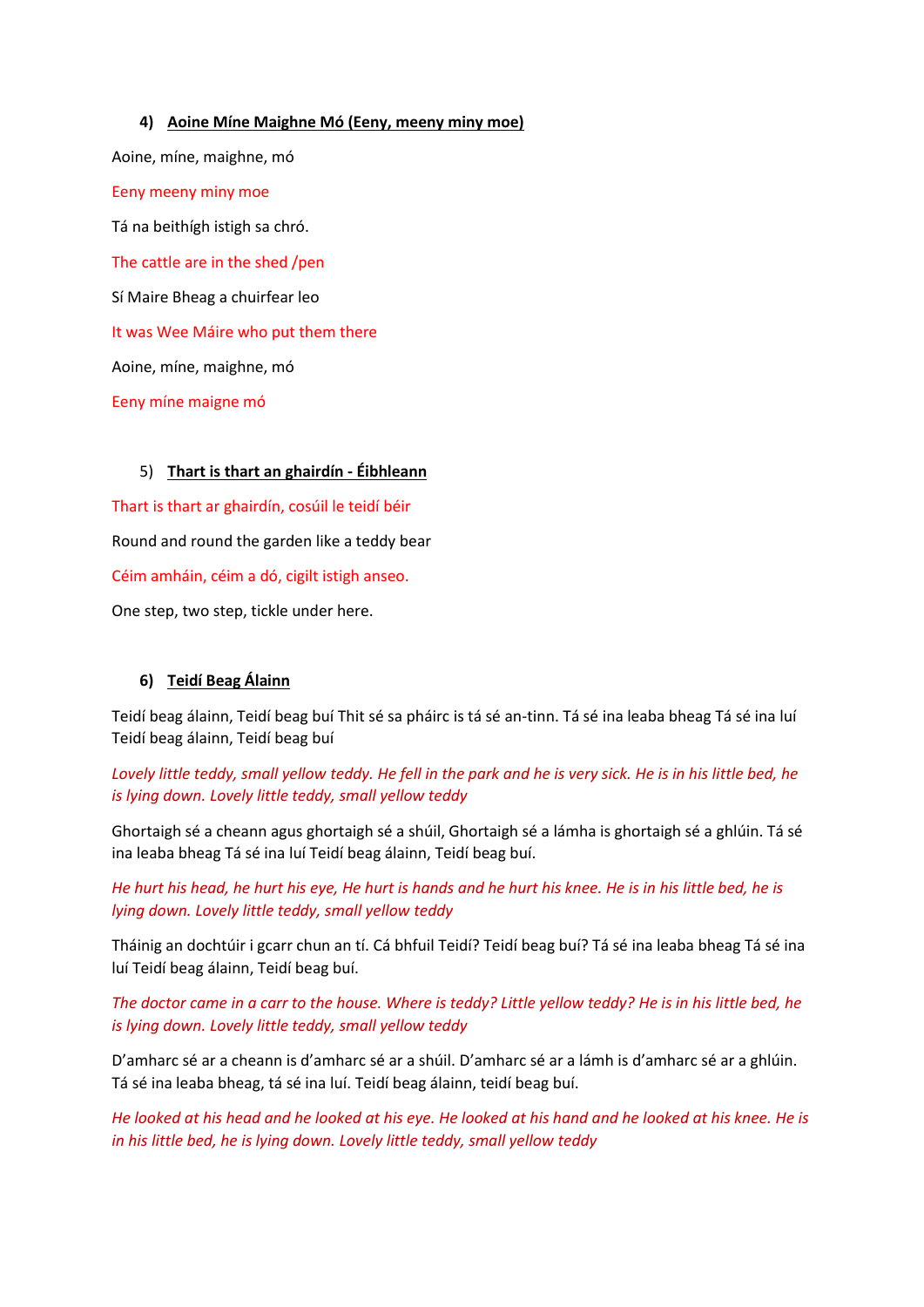# **7) Lámh, Lámh Eile**

Lámh, Lámh eile, a haon, a dó

*A hand, another hand, one, two*

Cos, cos eile a haon a dó

*A foot, another foot, one, two*

Cluas, Cluas eile a haon a dó

*An ear, another ear, one, two,* 

Súil, súil eile a haon a dó

*An eye, another eye, one, two* 

Aghaidh

*Face*

Srón

*Nose*

Béal agus smig,

*Mouth and chin*

Is na fiacla géara atá istigh.

*And the sharp teeth inside.*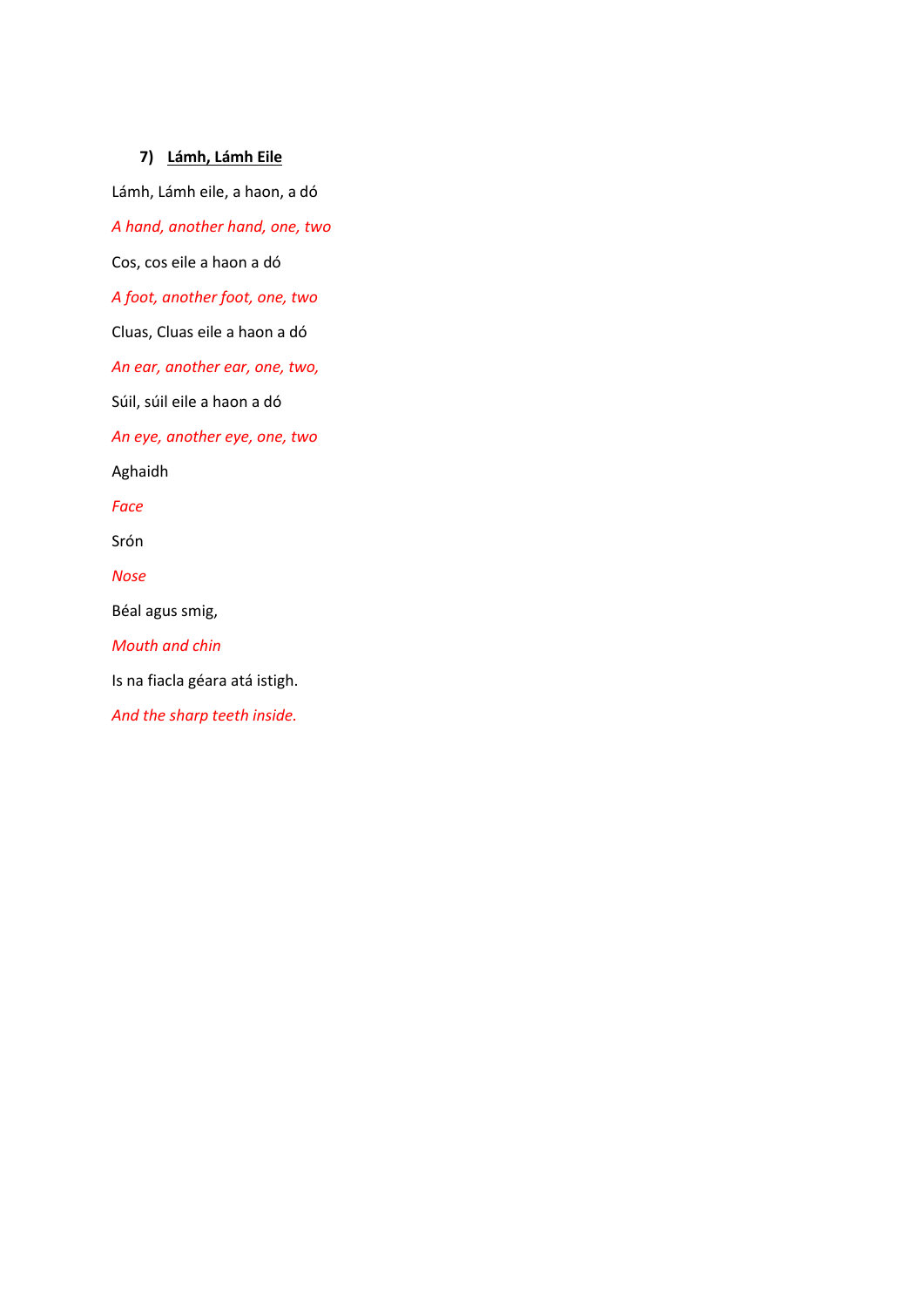#### **8) Bhí Feirm ag an Fhear (Fonn – Farmer wants a wife)**

Bhí Feirm ag an fhear, bhí feirm ag an fhear Bí bó is babaí ó bhí feirm ag an fhear.

# *The man had a farm, the man had a farm, bee, bo is baby oh, the man had a farm* Bhí bó ar an fheirm, bhí bó ar an fheirm. Bí bó is babaí ó, bhí bó ar an fheirm. Cad é a deir an bhó? Cad é a deir an bhó? Bí bó is babaí ó, cad é a deir an bhó? "Mú mú" a deir an bhó. "Mú mú" a deir an bhó. Bí bó is babaí ó, "mú mú" a deir an bhó. *There was a cow on the farm, a cow on the farm, bee bo is baby oh, there was a cow on the farm What did the cow say? What did the cow say? Bee bo is baby oh, what did the cow say? "Moo moo", said the cow. "Moo moo" said the cow. Bee bo is baby oh "moo moo" said the cow.*  Bhí caora ar an fheirm. Bhí caora ar an fheirm. Bí bó is babaí ó, bhí caora ar an fheirm. Cad é a deir an chaora? Cad é a deir an chaora? Bí bó is babaí ó, cad é a deir an chaora? "Bá bá" a deir an chaora. "Bá bá" a deir an chaora. Bí bó is babaí ó, "bá bá" a deir an chaora.

#### *There was a sheep on the farm…*

Bhí muc ar an fheirm. Bhí muc ar an fheirm. Bí bó is babaí ó, bhí muc ar an fheirm.

Cad é a deir an mhuc? Cad é a deir an mhuc? Bí bó is babaí ó, cad é a deir an mhuc?

"snort snort" a deir an mhuc. "snort snort" a deir an mhuc. Bí bó is babaí ó a deir an mhuc.

## *There was a pig on the farm…*

Bhí capall ar an fheirm. Bhí capall ar an fheirm. Bí bó is babaí ó, bhí capall ar an fheirm.

Cad é a deir an chapall? Cad é a deir an chapall? Bí bó is babaí ó, cad é a deir an chapall?

"Neigh neigh" a deir an chapall. "Neigh neigh" a deir an chapall. Bí bó is babaí ó, "neigh neigh" a deir an chapall.

#### *There was a horse on the farm…*

Bhí cearc ar an fheirm. Bhí cearc ar an fheirm. Bí bó is babaí ó, bhí cearc ar an fheirm.

Cad é a deir an chearc? Cad é a deir an chearc? Bí bó is babaí ó, cad é a deir an chearc?

"bioc bioc" a deir an chearc. "Bioc bioc" a deir an chearc. Bí bó is babaí ó "bioc bioc" a deir an chearc.

*There was a hen on the farm …*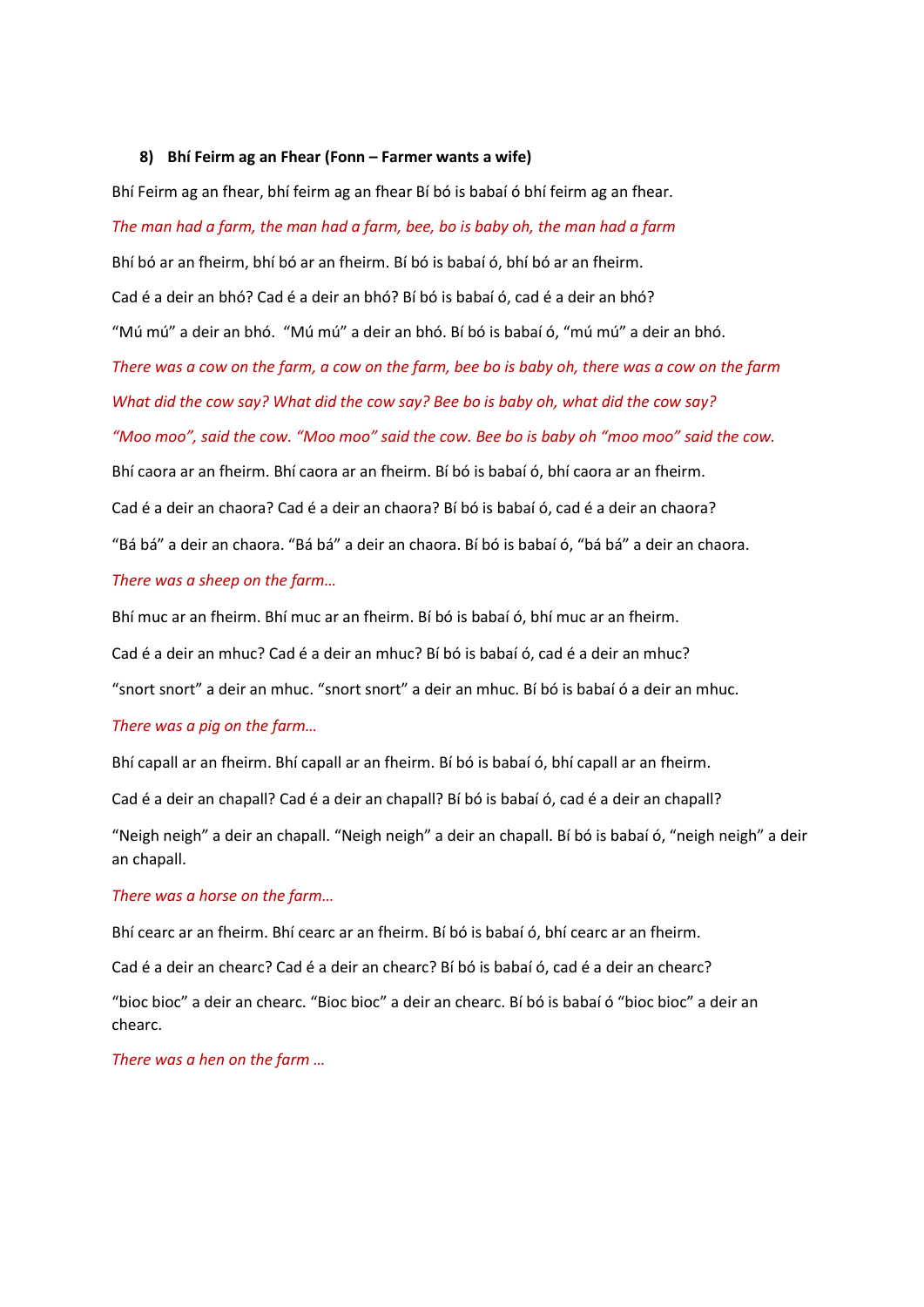#### **9) Cúigear ina luí**

Bhí cúigear ina luí, 's dúirt an duine beag groí, bog siar, bog siar.

Bhog siad siar, 's thit duine amach, sin ceathrar, sin ceathrar.

There were five in the bed and the little one said, roll over, roll over. So they all rolled over and one fell out. That's four, that's four!

Bhí Ceathrar ina lúi 's dúirt an duine beag groí, bog siar, bog siar.

Bhog siad siar, 's thit duine amach, sin triúir, sin triúr.

There were four in the bed and the little one said, roll over, roll over. They all rolled over and one fell out. That's three, that's three.

Bhí Triúir ina lúi 's dúirt an duine beag groí, bog siar, bog siar.

Bhog siad siar, 's thit duine amach, sin beirt, sin beirt.

There were three in the bed and the little one said, roll over, roll over. They all rolled over and one fell out. That's two, that's two.

Bhí beirt ina lúi 's dúirt an duine beag groí, bog siar, bog siar.

Bhog siad siar, 's thit duine amach, sin duine, sin duine.

There were two in the bed and the little one said, roll over, roll over. They all rolled over and one fell out. That's one, that's one.

Níl fágtha ina luí ach an duine beag groí. Húré, Húré, sin é.

There's only the little one left in the bed. Hurray Hurray, that's it!

## *10) Bog Braon*

Curfá: Bog braon, bog braon, bog braon don tseanduine Bog braon 's blais féin, bog braon don tseanduine

Cuir a chodladh, cuir a chodladh, cuir a chodladh an seanduine Cuir a chodladh, nigh a chosa, bog braon don tseanduine

Ubh circe, ubh circe, ubh circe don tseanduine Ubh circe 's blúirín ime 's é a thabhairt don tseanduine

Arán úr, arán úr, arán úr don tseanduine Arán úr, is braon sú 's é a thabhairt don tseanduine

Translation: Chorus: A warm drop, a warm drop, a warm drop for the old man A warm drop and taste it yourself, a warm drop for the old man